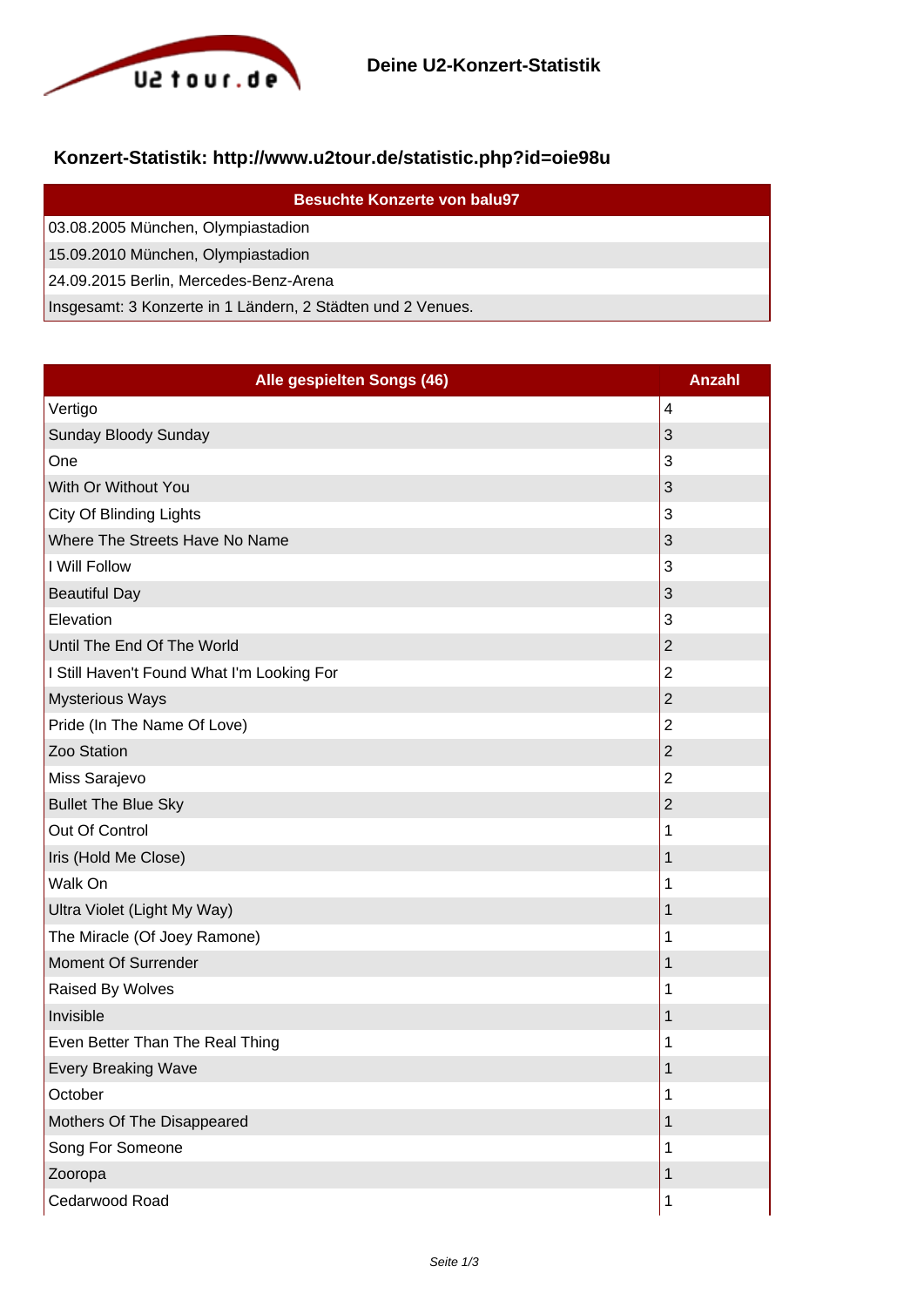

| Return Of The Stingray Guitar             |  |
|-------------------------------------------|--|
| Love And Peace Or Else                    |  |
| The Fly                                   |  |
| Sometimes You Can't Make It On Your Own   |  |
| Miracle Drug                              |  |
| The Electric Co.                          |  |
| New Year's Day                            |  |
| All Because Of You                        |  |
| Party Girl                                |  |
| Mercy                                     |  |
| In A Little While                         |  |
| North Star                                |  |
| Magnificent                               |  |
| Get On Your Boots                         |  |
| I'll Go Crazy If I Don't Go Crazy Tonight |  |

| <b>Opening Songs (3)</b>      | Anzahl |
|-------------------------------|--------|
| The Miracle (Of Joey Ramone)  |        |
| Return Of The Stingray Guitar |        |
| Vertigo                       |        |

| <b>Closing Songs (3)</b> | Anzahl |
|--------------------------|--------|
| One                      |        |
| Moment Of Surrender      |        |
| Vertigo                  |        |

| <b>Alben (14)</b>                 | Anzahl |
|-----------------------------------|--------|
| Achtung Baby                      | 16.67% |
| How To Dismantle An Atomic Bomb   | 15.07% |
| The Joshua Tree                   | 14.86% |
| All That You Can't Leave Behind   | 10.67% |
| Songs Of Innocence                | 7.89%  |
| Boy                               | 6.49%  |
| No Line On The Horizon            | 5.13%  |
| War                               | 5.06%  |
| The Unforgettable Fire            | 2.5%   |
| Passengers Original Soundtracks 1 | 2.47%  |
| Zooropa                           | 1.22%  |